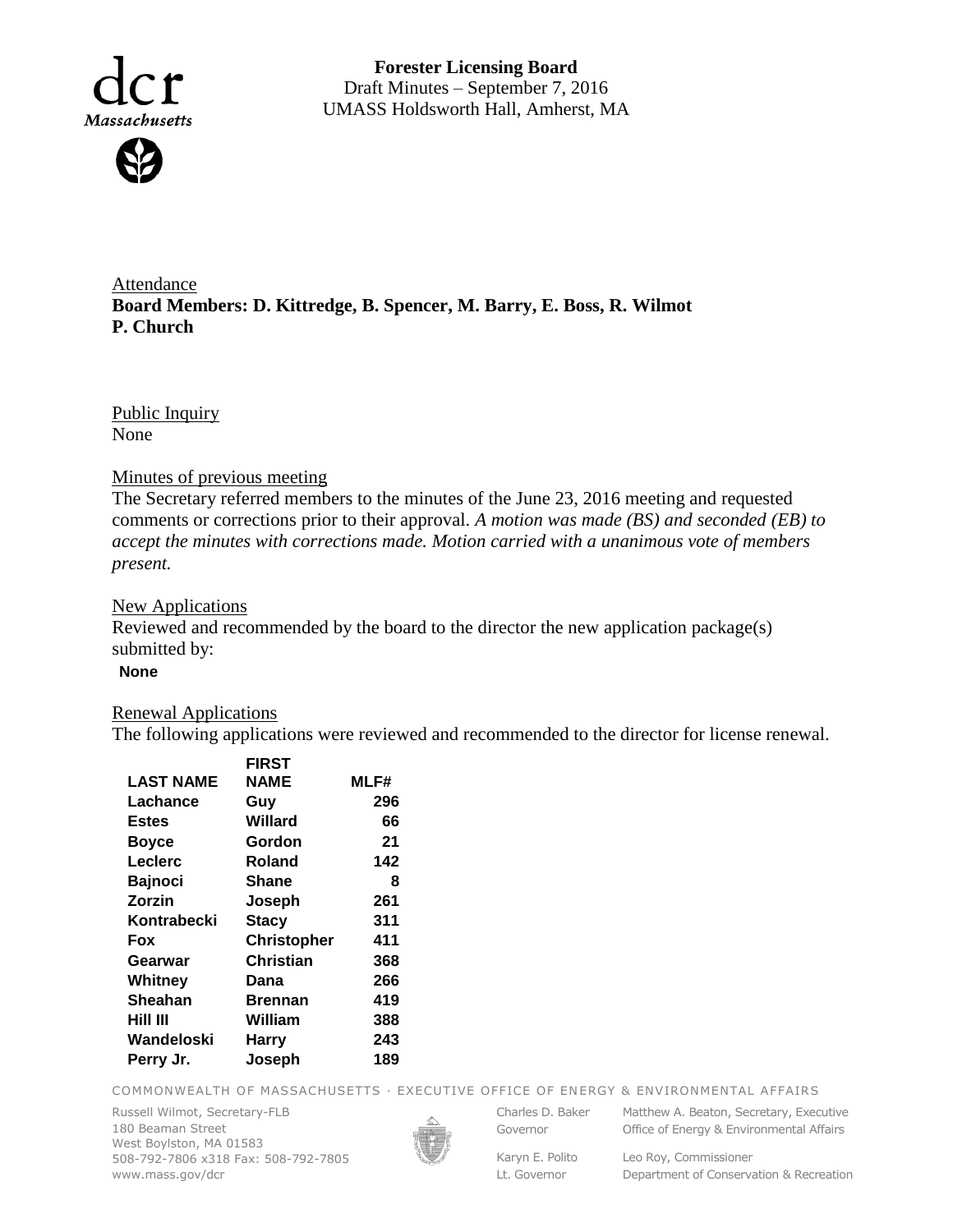| Holleran              | Robbo              | 397       |
|-----------------------|--------------------|-----------|
| <b>Rizzo</b>          | <b>Robert</b>      | 208       |
| <b>Clarke</b>         | John               | 357       |
| Rand                  | <b>Dennis</b>      | 334       |
| <b>Anderson</b>       | <b>Thomas</b>      | 263       |
| <b>Clement</b>        | John               | 36        |
| Grima                 | <b>Peter</b>       | 418       |
| <b>Hubacz</b>         | <b>Ross</b>        | 438       |
| <b>Downey</b>         | <b>MIchael</b>     | 370       |
| Wilmot                | <b>Russell</b>     | 426       |
| Wigmore               | <b>Mary</b>        | 250       |
| Wood                  | <b>Steven</b>      | 257       |
| <b>Jackson</b>        | <b>Jack</b>        | 105       |
| Fish                  | Lincoln            | 69        |
| Keevan                | <b>Brian</b>       | 119       |
| Caragulian            | Leon               | 395       |
| Wigmore               | Robert             | 251       |
| <b>Kelly</b>          | James              | 122       |
| <b>Thompson</b>       | <b>Charles</b>     | 235       |
| Mauri                 | <b>Michael</b>     | 161       |
| <b>Sullivan</b>       | <b>Thomas</b>      | 232       |
| Caffrey               | James              | 27        |
| <b>Birch</b>          | Craig              | 16        |
| <b>Moore</b>          | <b>Kimball</b>     | 171       |
| Lee                   | Jospeh             | 143       |
| Wilson                | <b>Michele</b>     | 254       |
| <b>Brule</b>          | <b>Thomas</b>      | 24        |
| Wykoff                | <b>Bradford</b>    | 439       |
| Jourdain              | <b>Jeffrey</b>     | 114       |
| <b>Hubbard</b>        | <b>Andrew</b>      | 400       |
| Denham                | <b>Edward</b>      | 53        |
| Pryor                 | <b>Christopher</b> | 369       |
| <b>Barry</b>          | <b>Michael</b>     | 11        |
| Caron                 | <b>Charles</b>     | 29        |
| <b>Dubois</b>         | <b>Donald</b>      | 59        |
| <b>Riely</b>          | <b>Christopher</b> | 376       |
| Pernaa                | <b>Charles</b>     | 188       |
| <b>Plourde</b>        | Roger              | 192       |
| <b>Mason</b>          | <b>Austin</b>      | 158       |
| Masterman             | Craig              | 160       |
| Gerrish               | W. Scott           | 79        |
|                       |                    | 81        |
| Gouldrup<br>Catanzaro | Gary<br>Paul       |           |
| <b>Scanlon</b>        | John               | 32<br>214 |
|                       |                    |           |
| Demaranville          | <b>Mark</b>        | 293       |
| <b>Hutcheson</b>      | <b>Douglas</b>     | 375       |
| Wikle                 | Jessica            | 434       |
| O'Donnell             | John               | 382       |
| <b>Benjamin</b>       | <b>Philip</b>      | 15        |
| <b>Tucker</b>         | Peter              | 240       |